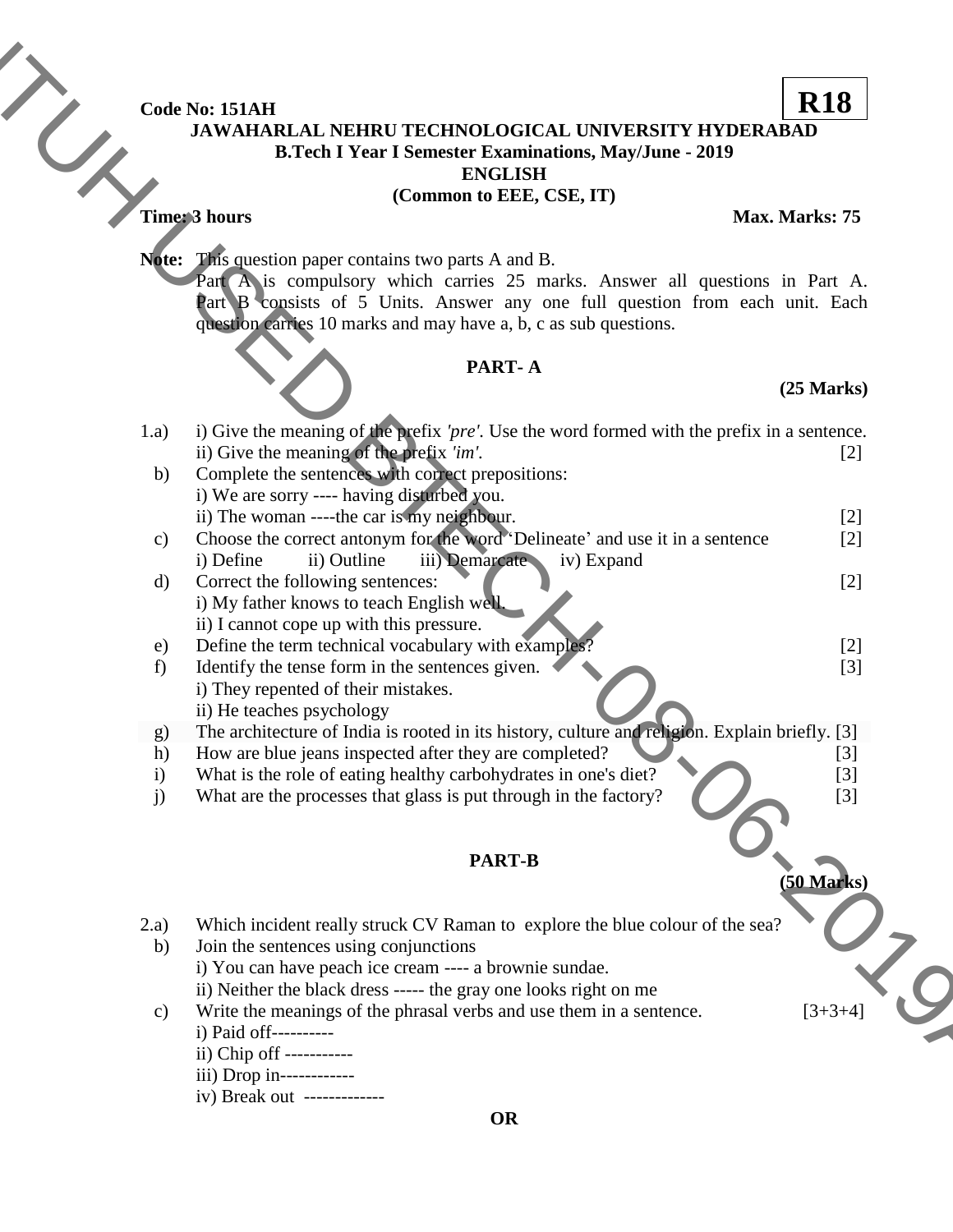- - b) Write a paragraph on ' the use of e- seva center in the society'
- 3.a) What were the three major areas that Raman initiated research after returning to India?<br>
b) Write a paragraph on 'the use of e- seva center in the society'<br>
c) Complete the sentences using appropriate conditional cla c) Complete the sentences using appropriate conditional clauses.  $[4+4+2]$ i) As a result of seismic testing, -------------------- **The main of the control of the control of the control of the extreme in the control of the control of the control of the control of the control of the control of the control of the control of the control of the control o** 
	- ii) As long as I am capable-----------------------------.
	- 4.a) What is the significance of travel and tourism in our culture?
		- b) What is a Jataka story?
			- Write a letter of requisition to seek scholarship.  $[3+3+4]$

#### **OR**

- 5.a) How did the Gandhara style emerge?
- b) Name any two indigenous styles of architecture?
- c) What is the importance of writing a job application letter while sending your resume?

 $[4+3+3]$ 

- 6.a) Explain in brief the initial process of reserving a slot for applying for passport?
	- b) What are sub skills of reading?
	- c) What were the steps 'Denim' went through before being used as pants? [3+3+4]

**OR**

- 7.a) Write the meanings of the following connectives (adverbials) and use them in a sentence.
	- i) Substantially -----------
	- ii) Mockingly ------------
	- iii) Anonymously ----------------
	- iv) Apparently ---------------
	- b) Describe the evolution of blue jeans?
	- c) What kind of raw materials are used in making denim? Who invented 'riveted pants?

 $[4+3+3]$ 

- 8.a) It's a myth that all fats should be avoided' interpret ?
	- b) Write an essay about a memorable journey made to a historical place in your life?
	- c) What is the connection between whole grains and insulin?  $[3+4+3]$

# **OR**

- 9.a) What is the difference between 'extensive reading' and 'intensive reading'
	- b) Identify redundancies in the following sentences: i) The reason is because------------
		- ii) Continue on-------------
		- iii) During the course of--------------------
	- c) Identify clichéd words in the following sentences i) Add an additional: ----------------
		- ii) Added bonus: ---------------------------
		- iii) Advance notice/planning/reservations/warning: ------------------------------
- 10.a) Imagine you organise a sports day your institute. Draft the highlights of the programme and prepare a report of the same. Assume relevant data.
	- b) According to you what are the two main factors that change your body weight?
	- c) How is your body affected when you consume sugary drinks excessively?  $[4+3+3]$